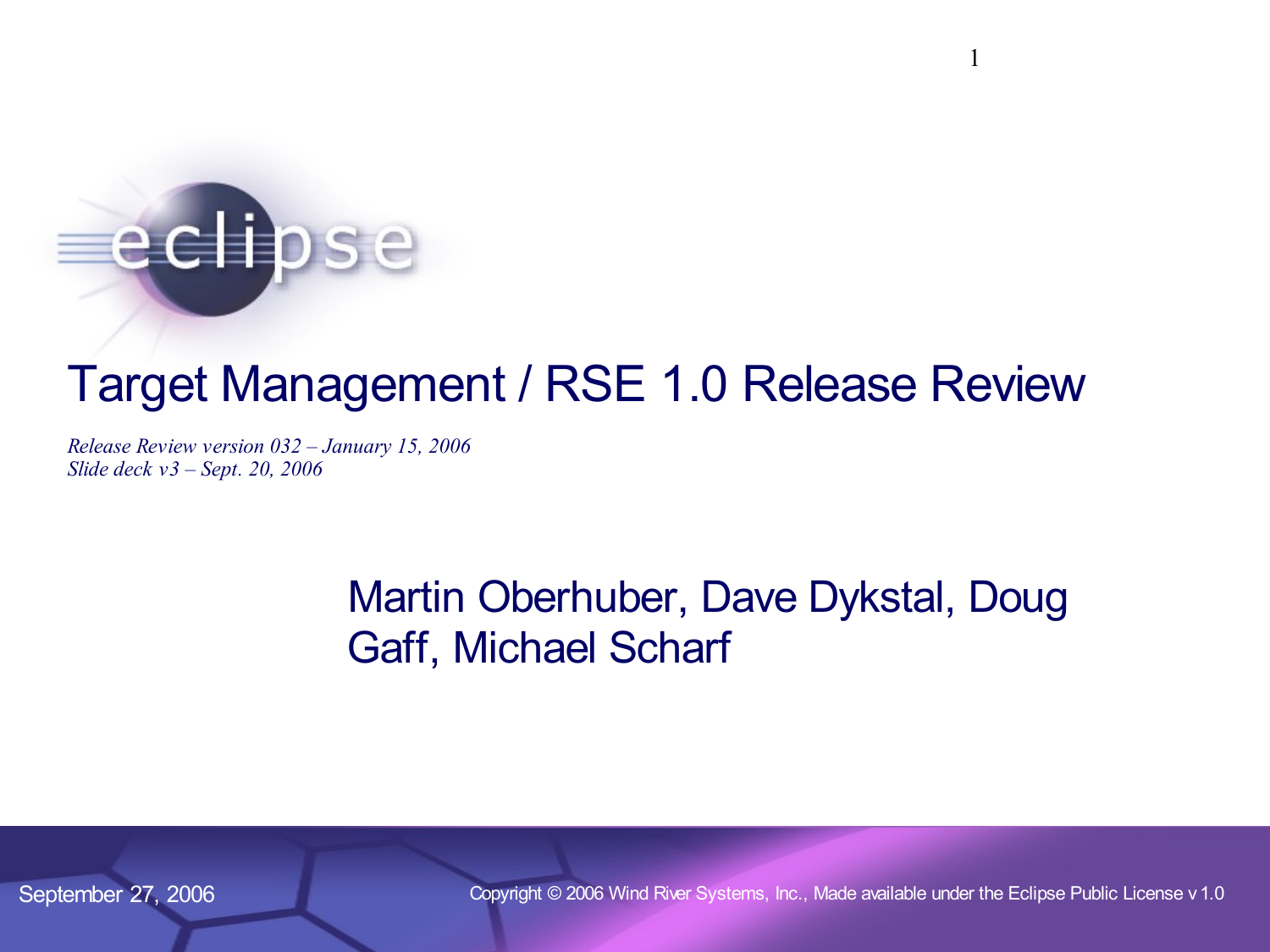# *DSDP Target Management – Introduction*



- Major project milestones
	- TM Proposed as part of DSDP May 2005; Created June 2, 2005
	- IBM RSE contribution passed EMO review Feb 2006
	- EclipseCon presentation on TM (70 participants) March 2006
	- M1 stable build April 2006
- Continuing to expand community
	- Wind River ssh contribution May 2006
	- **PalmSource CDT Launcher contribution May 2006**
	- Symbian Discovery contribution Aug 2006 (not part of 1.0)
	- Jakarta Commons/Net passed EMO review Sep 2006
- Current project size (20-Sep-2006)
	- Core: 140 files / 6321 LOC, RSE: 2150 files / 230161 LOC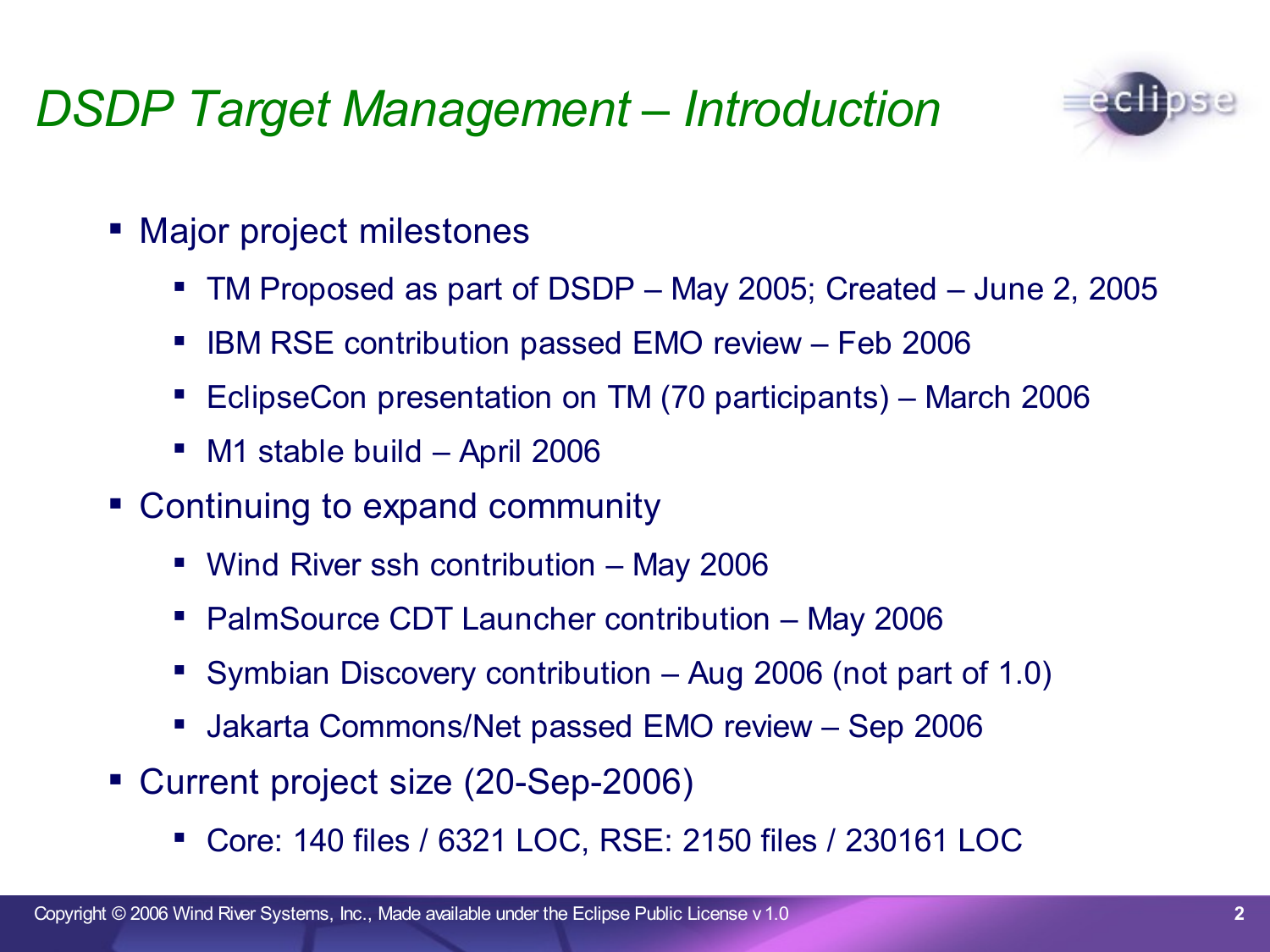# *Target Management vs. RSE*



"The Target Management project creates data models and frameworks to configure and manage remote systems, their connections, and their services".

- **org.eclipse.tm.core**: Core Components for remote access that can be re-used without other dependencies.
	- **Jakarta Commons/Net 3rd party library**
	- Discovery Framework and Zeroconf impl (needs EMF; not in 1.0)
	- Wind River Terminal contribution (not in 1.0)
- **org.eclipse.tm.rse**: A consistent framework and UI for accessing remote compute resources from Eclipse.
- We are releasing Remote System Explorer (RSE) 1.0, which integrates some (but currently not all) core components. **TM is the "project" , RSE is the "product"**.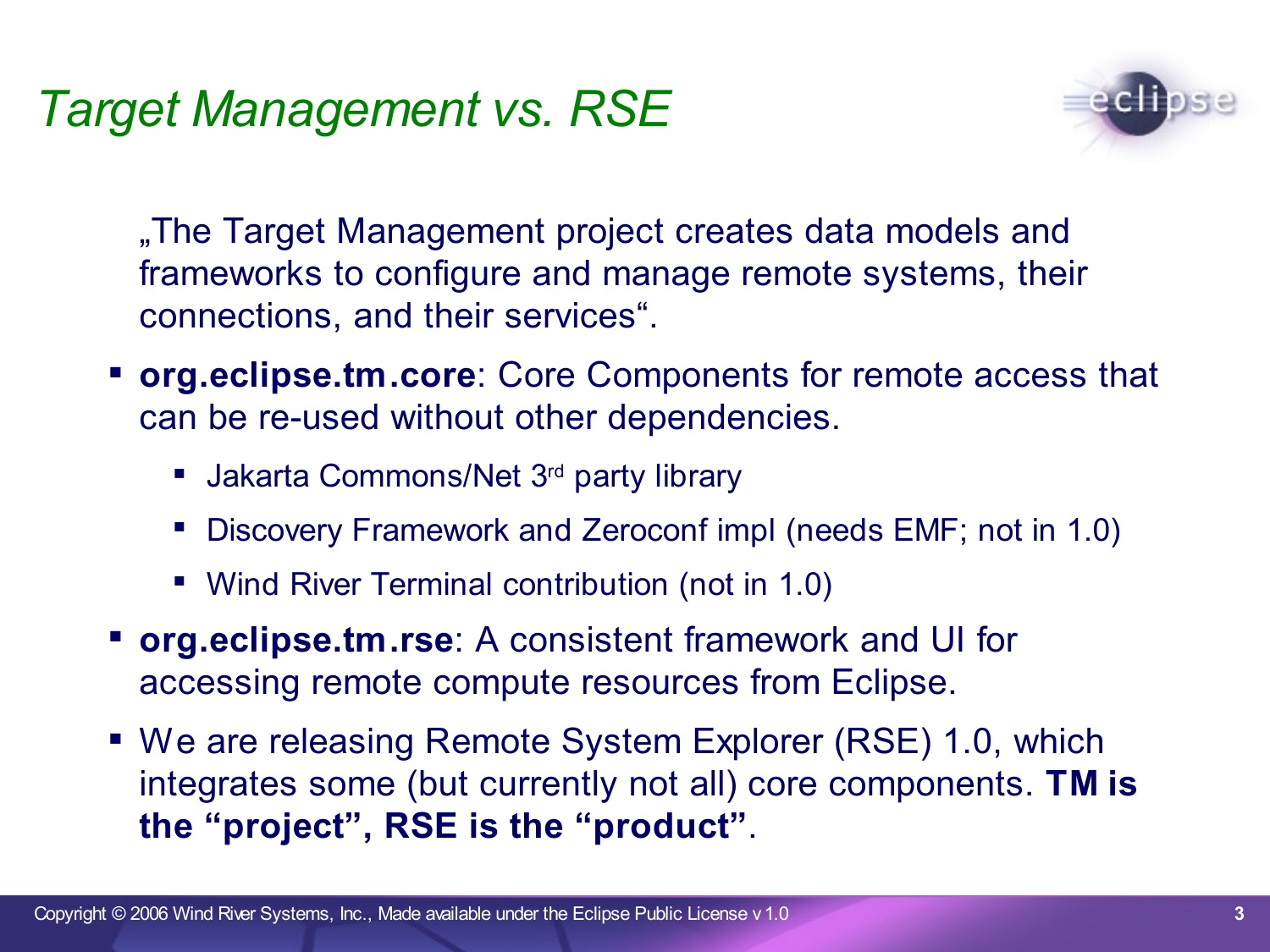# *RSE 1.0 Features*



- 1.0 Plan available at [http://www.eclipse.org/](http://www.eclipse.org/dsdp/tm/development/tm-log.csv)[dsdp/](http://www.eclipse.org/projects/slides/tm_release_review_1.0_log.csv)tm/development/plan.php
- A single consistent UI for accessing remote resources
	- Tree View (pluggable system types, subsystems, filters), Table View, Remote **Monitor**
	- Remote Drag&Drop, Copy&Paste, Edit&Compare, Properties, Search
	- Standard widgets and dialogs for remote open-file, enter-password, move ...
- **Provided standard subsystems / services** 
	- Remote **file system** access through ssh, ftp or dstore protocols
	- Remote **shell** (command) access through ssh or dstore protocols
	- Remote **process** access through dstore protocol on Linux
- dstore protocol implementation and agent for remote search, remote archive exploring, remote process and other pluggable miners
- CDT Remote Launch Integration using gdbserver
- **Team sharing of connection and filter definitions**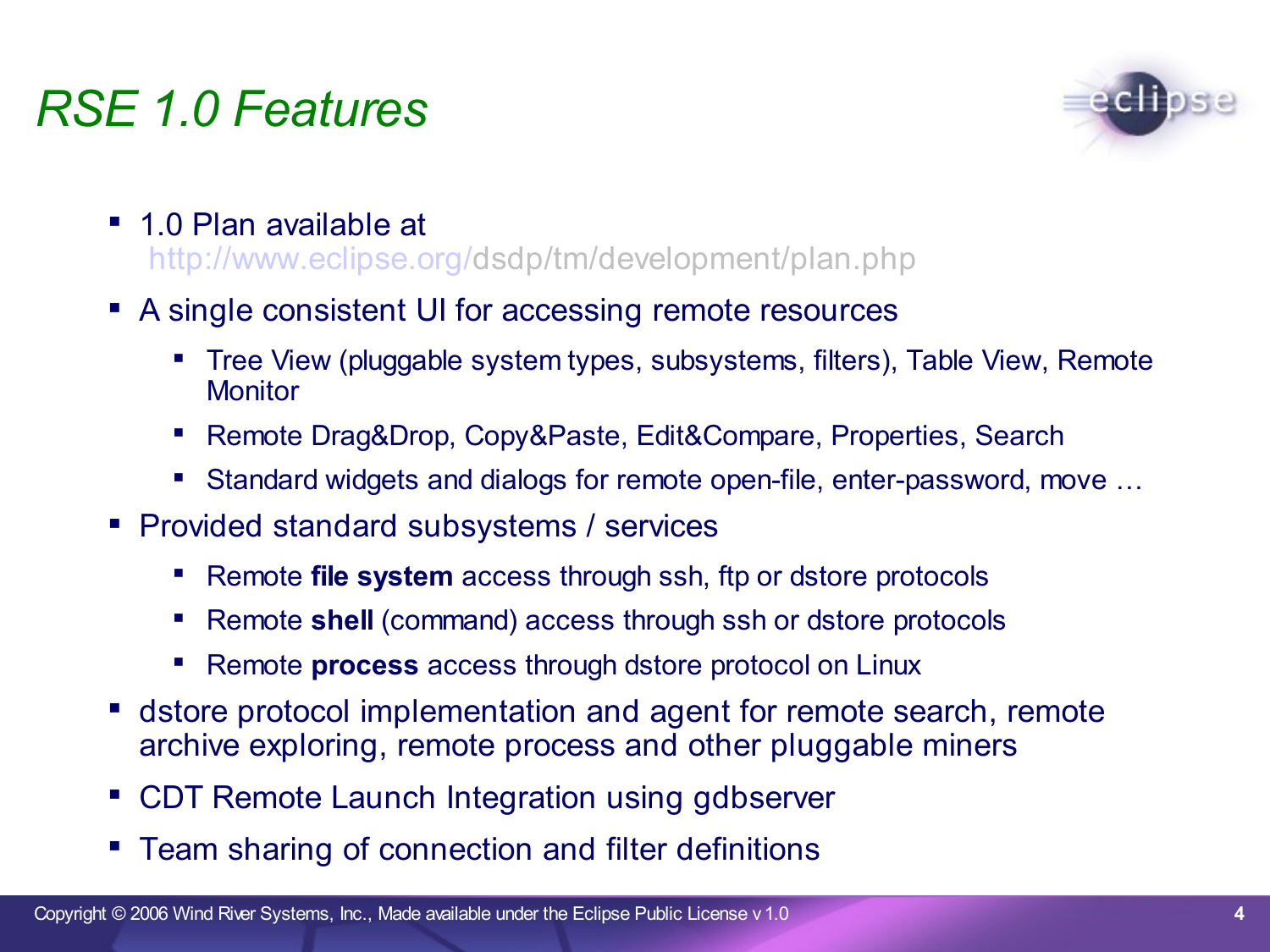# *RSE 1.0 Features (cont.)*



- Subsystem / Service Framework
	- It's very easy to contribute new UI-less service implementations for the existing File, Command, Processes subsystems
	- Fully configurable UI for new subsystems commercially used for IBM iSeries Jobs, Wind River Debugger Kernel Objects, and others
	- Pluggable password / credential management
- Remote File System Features
	- Local caching of downloaded files, with conflict detection
	- **Symbolic link and file type detection**
	- Remote archive exploring and search (dstore only)
	- Experimental EFS provider
- Shell / Command View Features
	- Pattern-based output parsing (e.g. jump to error locations of remote compile commands)
	- Content assist for file pathes and environment variables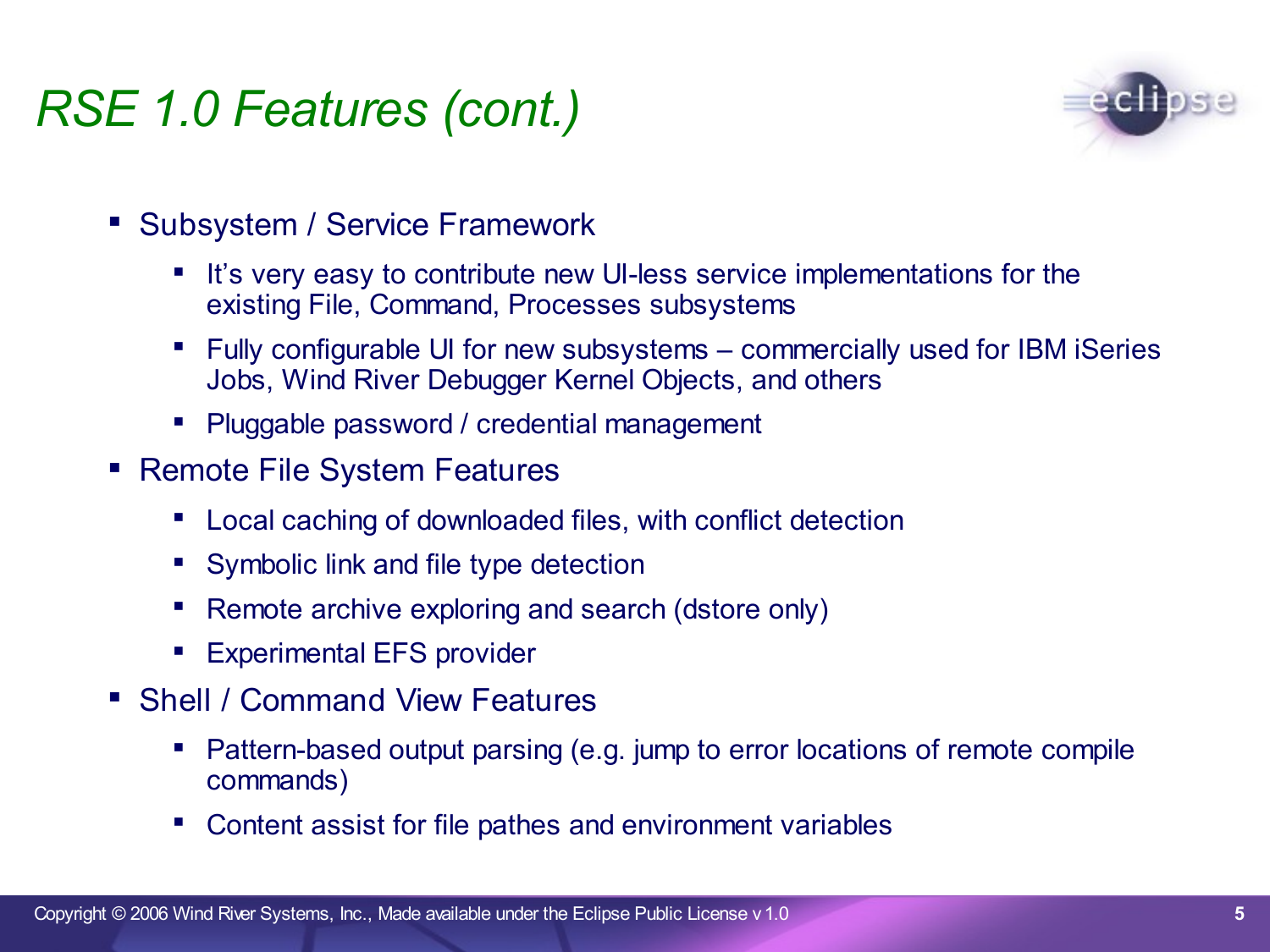# *Non-code aspects*



- **User documentation and tutorials** 
	- http://dsdp.eclipse.org/help/latest/
	- Automatically updated from nightly builds
	- 1.0 stable docs will be available from the infocenter
- **ISV** documentation and tutorials
	- **Includes Javadoc, Architectural overview and 3 tutorials**
- Working Example Code
	- Adding a custom subsystem, Adding a custom service, Adding a remote popup menu action, Adding a remote Preference page
- Externalization and Accessibility guidelines followed, Localization will be done by IBM and contributed back for RSE 2.0
- **Publications and Conference talks as part of DSDP**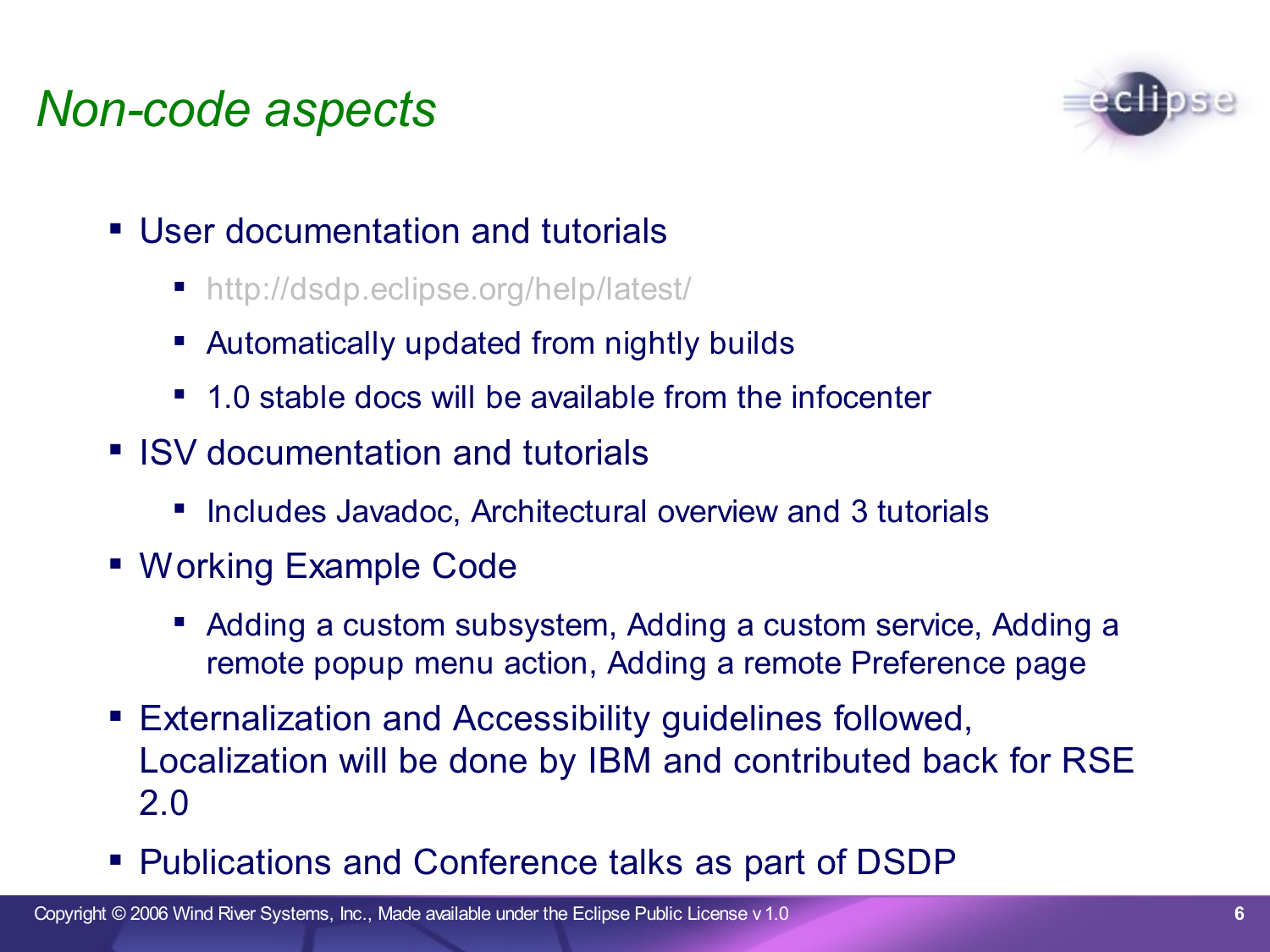### *API: 1.0 Status*



- All API is declared provisional but proven from IBM experience
	- We want to incorporate more community feedback until RSE 2.0
	- API will be made solid by RSE 2.0 (Europa train June 2007)
- RSE Core Model Subsystem / Services / Filters API
	- 3 clients in RSE, plus 2 examples
	- Additional commercial clients at Wind River and IBM
	- Full Javadoc, architectural overview, tutorials, examples
	- **Automated Unit tests being added**
- **Distore Miners API** 
	- 4 clients in RSE, additional commercial clients at IBM
	- **Full Javadoc, architectural overview**
	- Currently no Unit tests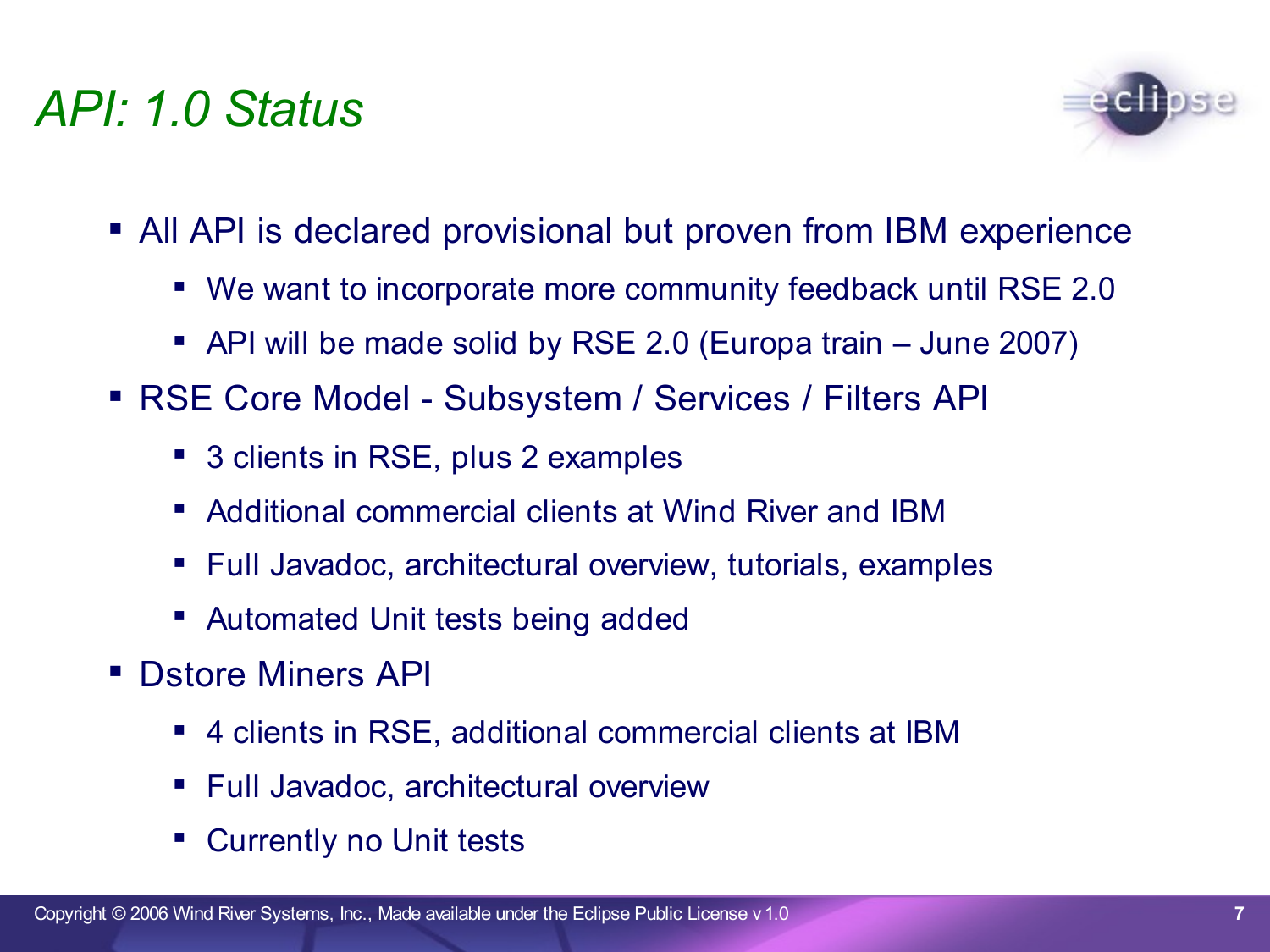# *API: 1.0 Status (cont.)*



- UI Extensions and API
	- Widgets, menus and pages for remote, similar to Eclipse Platform
	- Several internal and commercial clients
	- **Full Javadoc, tutorial and examples**
	- Manual Test Plans, No Unit Tests
- **Persistence Providers** 
	- 2 clients in RSE (PropertyFileProvieder, SerializingProvider)
	- Javadoc
	- **No Unit Tests**
- No Open Source previous releases
- IBM-Internal previous releases: WebSphere will move from RSE 7.x to openRSE 1.0 – Migration Docs will be written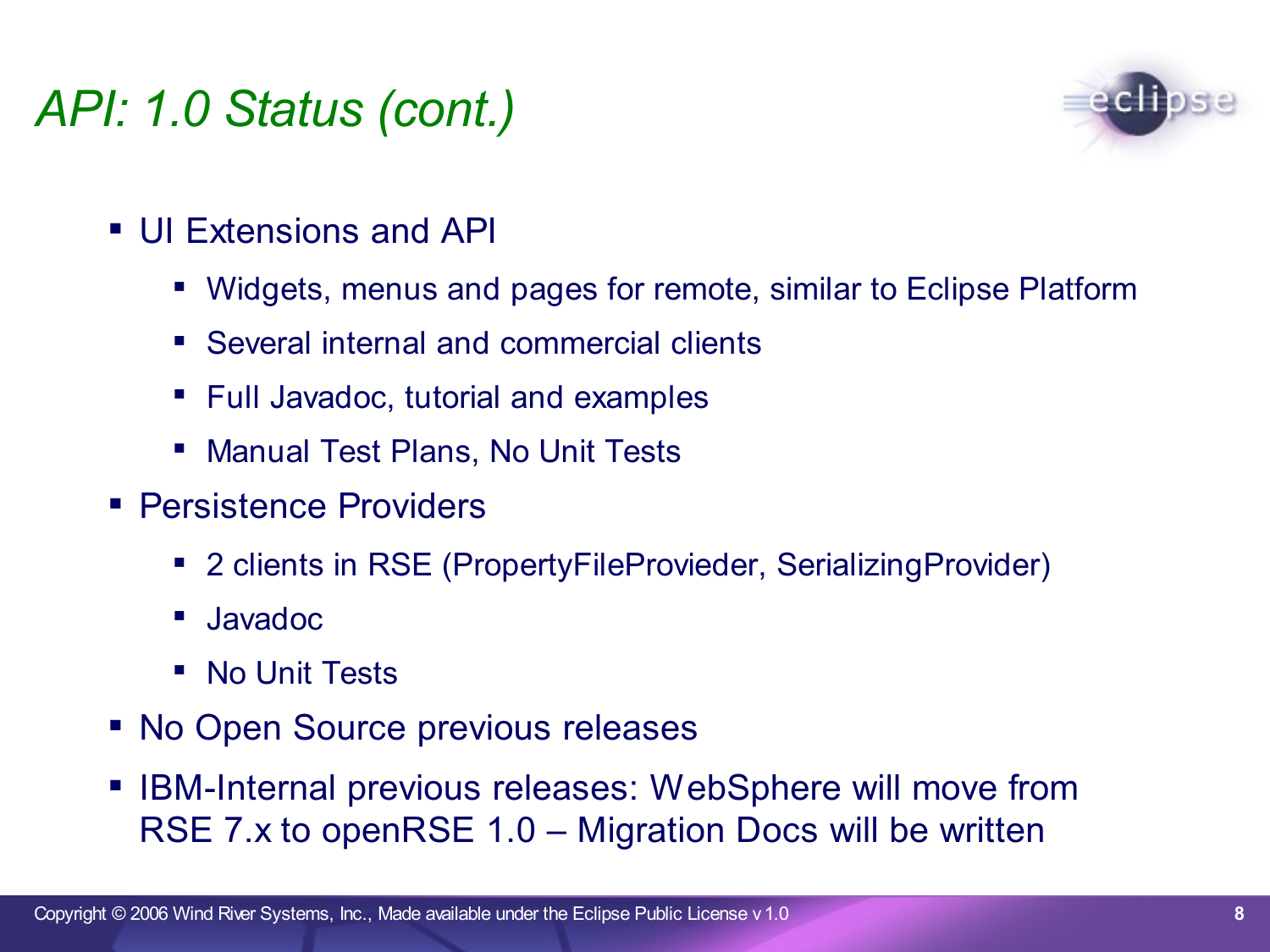# *Tool Usability*



- Seamless access to remote files
	- Edit, Compare, search and move remote files as if they were local
	- **Browse remote archives as virtual filesystem**
	- Optimized for minimal data transfer (as opposed to EFS)
- **Interact with remote tools through the shell** 
	- Content assist and Output parsing
- User- and Team-configurable filters and profiles
	- Adapt to personal needs and preferences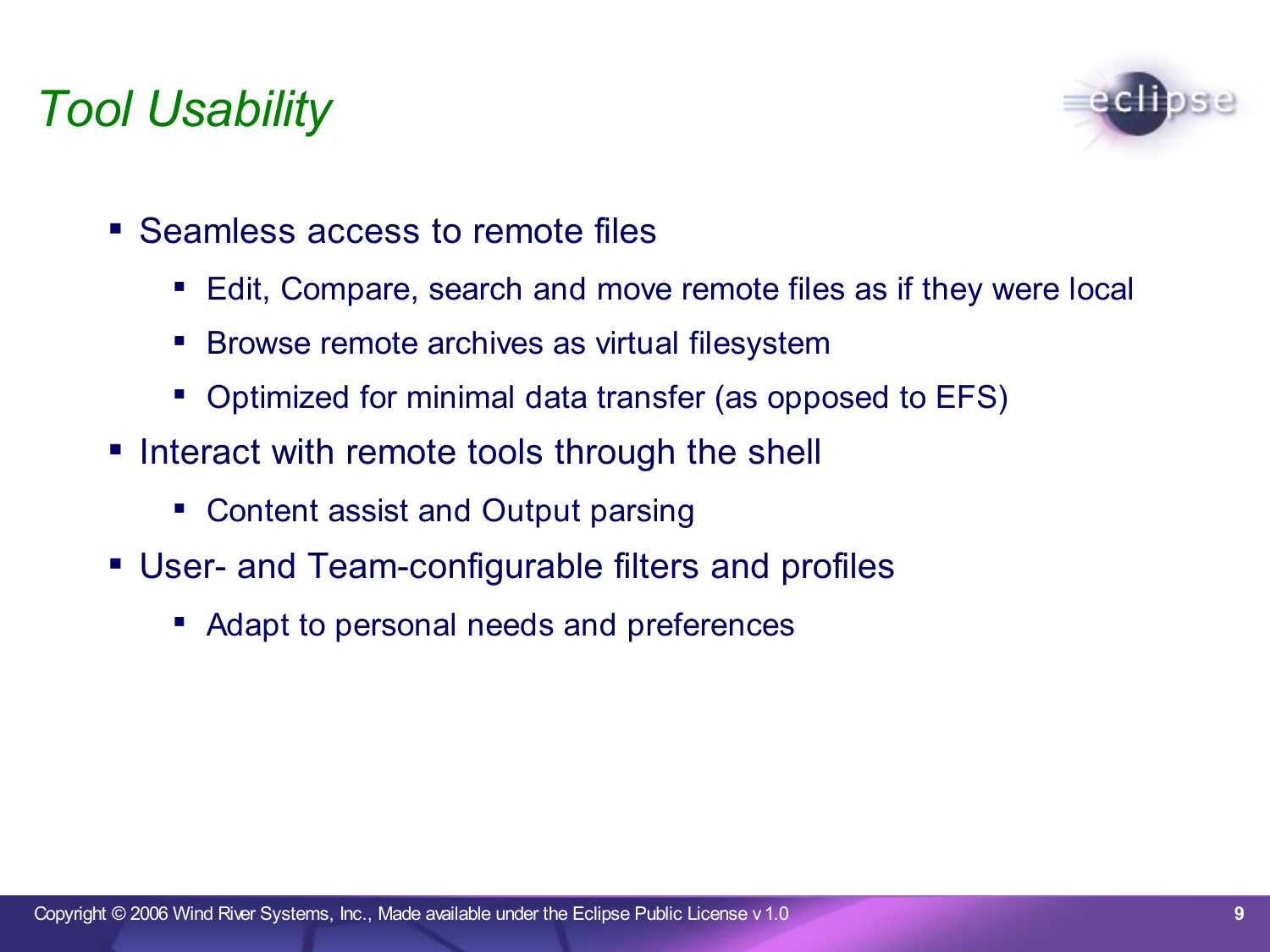### *Architectural Issues*



- Well-proven extensible subsystem / services concept
- Legacy code not yet fully cleaned up
	- Need to make use of more modern functionality from the Platform
		- Currently some Platform "internal" access e.g. SSH Preferences
	- Need to make better UI / Non-UI separation for headless
	- **XML SystemMessages for localization**
- Need more Unit Tests
	- Hard to do for UI-heavy parts
- Overlaps with other projects Many remote access APIs
	- E.g. Remote File Service 5 APIs: Platform EFS, ECF fileshare, TPTP Agent File Interfaces, Platform/Team target API, RSE IFileService
	- RSE uses a very simple service API, and allows to integrate any other API by deriving from the subsystem
	- Need better EFS integrations (provider & client)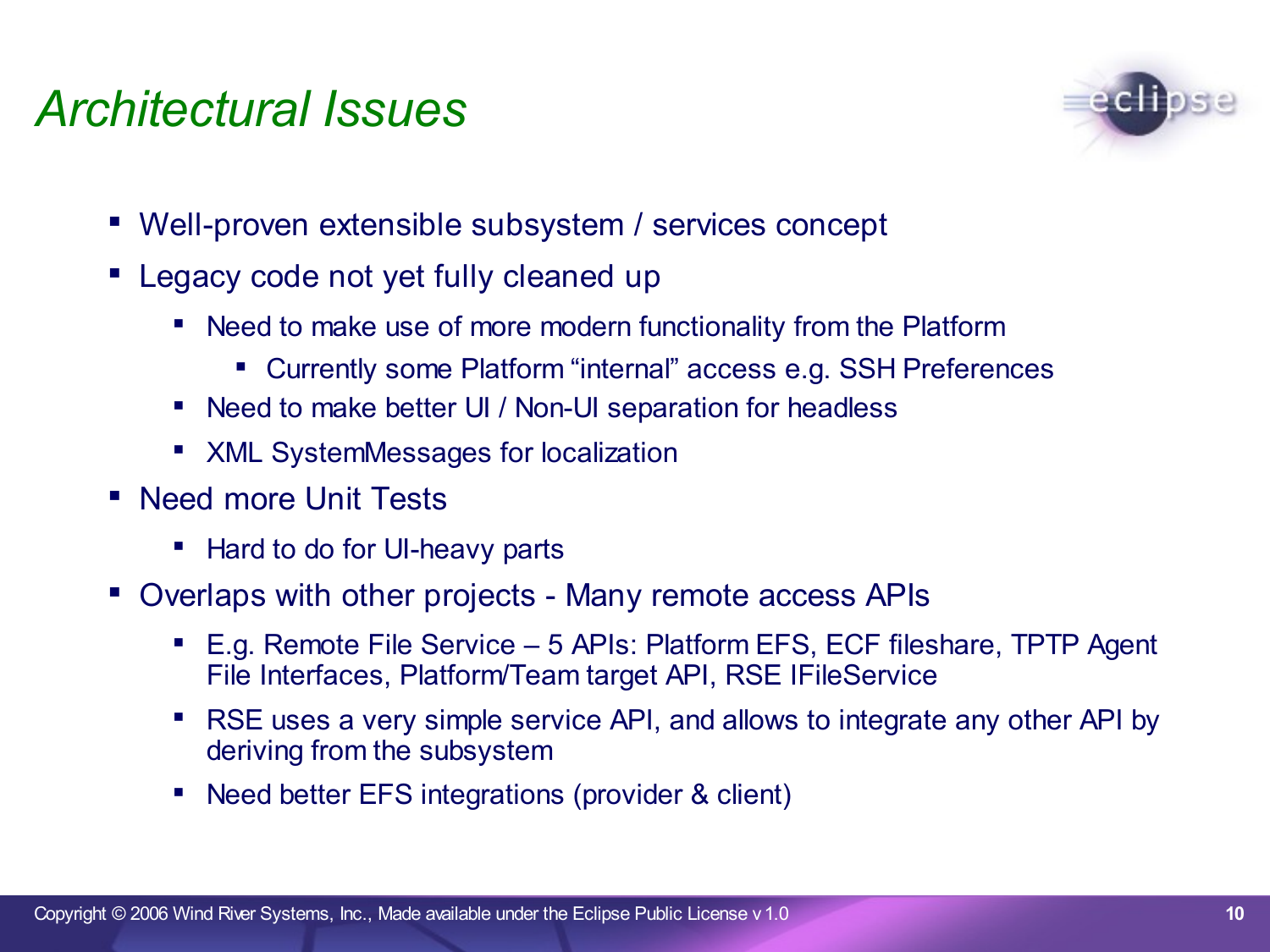

- Not applicable to Open Source since this is the first Open Source release
- For IBM clients, the following extension points are being abandoned:
	- org.eclipse.rse.ui.passwordPersistence
		- Same functionality is available through org.eclipse.rse.ui.subsystemConfigurations extension point and IConnectorService API
	- org.eclipse.rse.ui.rseConfigDefaults
		- Same functionality is available through preferenceCustomization of the org.eclipse.core.runtime.products extension point and JVM **Properties**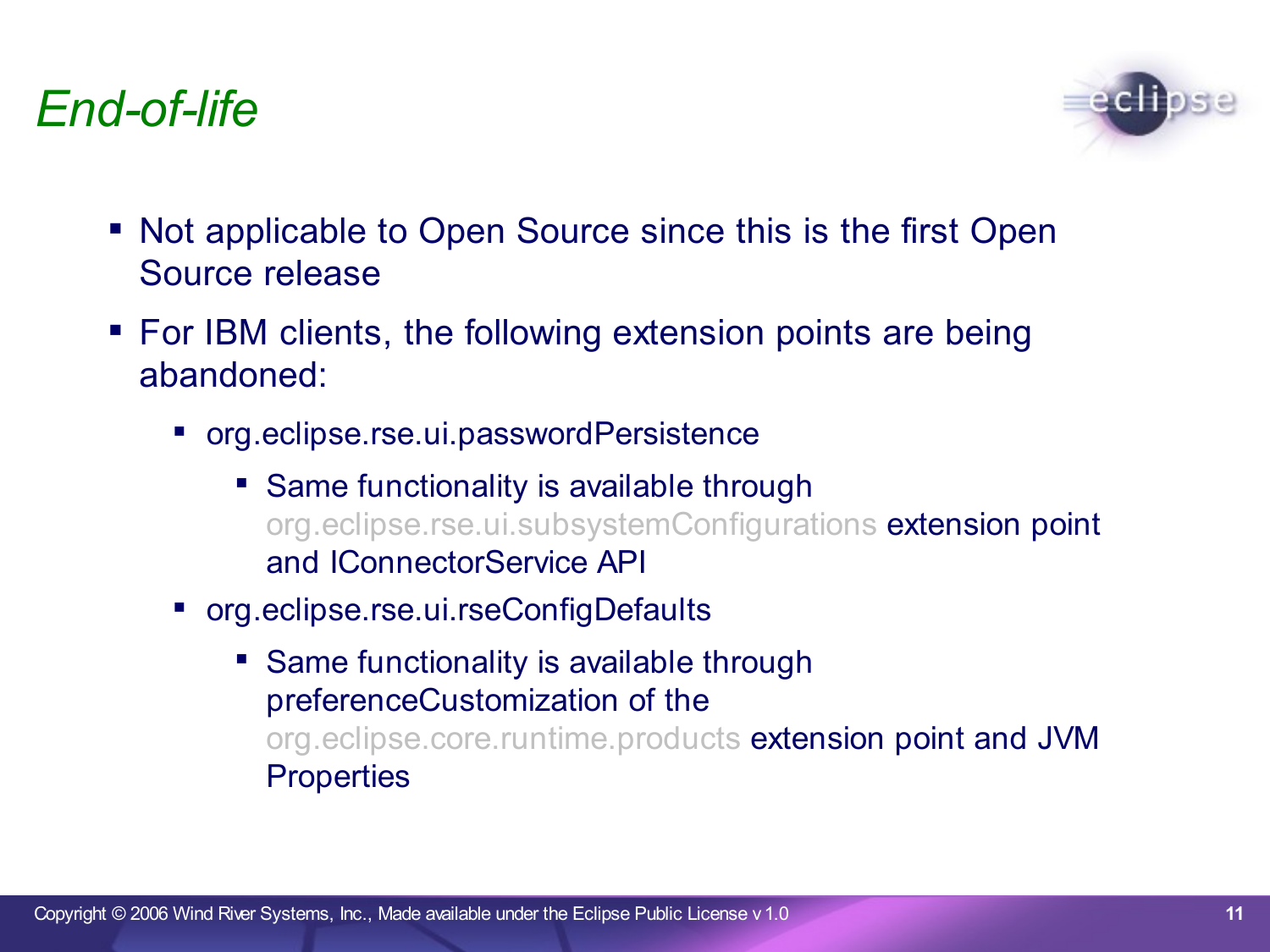# *Bugzilla*



#### Statistics as of 20-Sep-2006

|                 |          | <b>Resolution</b>               |    |                              |                                     |    |               |       |
|-----------------|----------|---------------------------------|----|------------------------------|-------------------------------------|----|---------------|-------|
| <b>Severity</b> |          | <b>NEW</b>                      |    |                              | ASSIGNED REOPENED RESOLVED VERIFIED |    | <b>CLOSED</b> | Total |
|                 | critical |                                 |    |                              |                                     |    |               |       |
|                 | major    |                                 |    |                              | 22                                  | 2  |               | 25    |
|                 | normal   | 6                               | 38 | 2                            | 69                                  |    | 10            | 132   |
|                 | minor    | 5                               | 32 |                              | 27                                  | 2  |               | 68    |
|                 | trivial  | 2                               | 5  | $\qquad \qquad \blacksquare$ |                                     |    |               | 9     |
|                 | enhance  |                                 |    |                              |                                     |    |               |       |
|                 | ment     | 5                               | 21 |                              | 18                                  |    | 4             | 49    |
|                 | Total    | 18                              | 97 | 4                            | 144                                 | 11 | 16            | 290   |
|                 |          | = 92 Open Bugs                  |    |                              | = 149 Resolved Bugs                 |    |               |       |
|                 |          | 27 Open Enhancement Requests  + |    |                              | 22 Resolved Enhancement Requests    |    |               |       |

- For actual reports, see the Bug Process page at http://www.eclipse.org/dsdp/tm/development/bug\_process.php
- Release Exit Criteria
	- **O Major or Critical Bugs, Release Test Pass**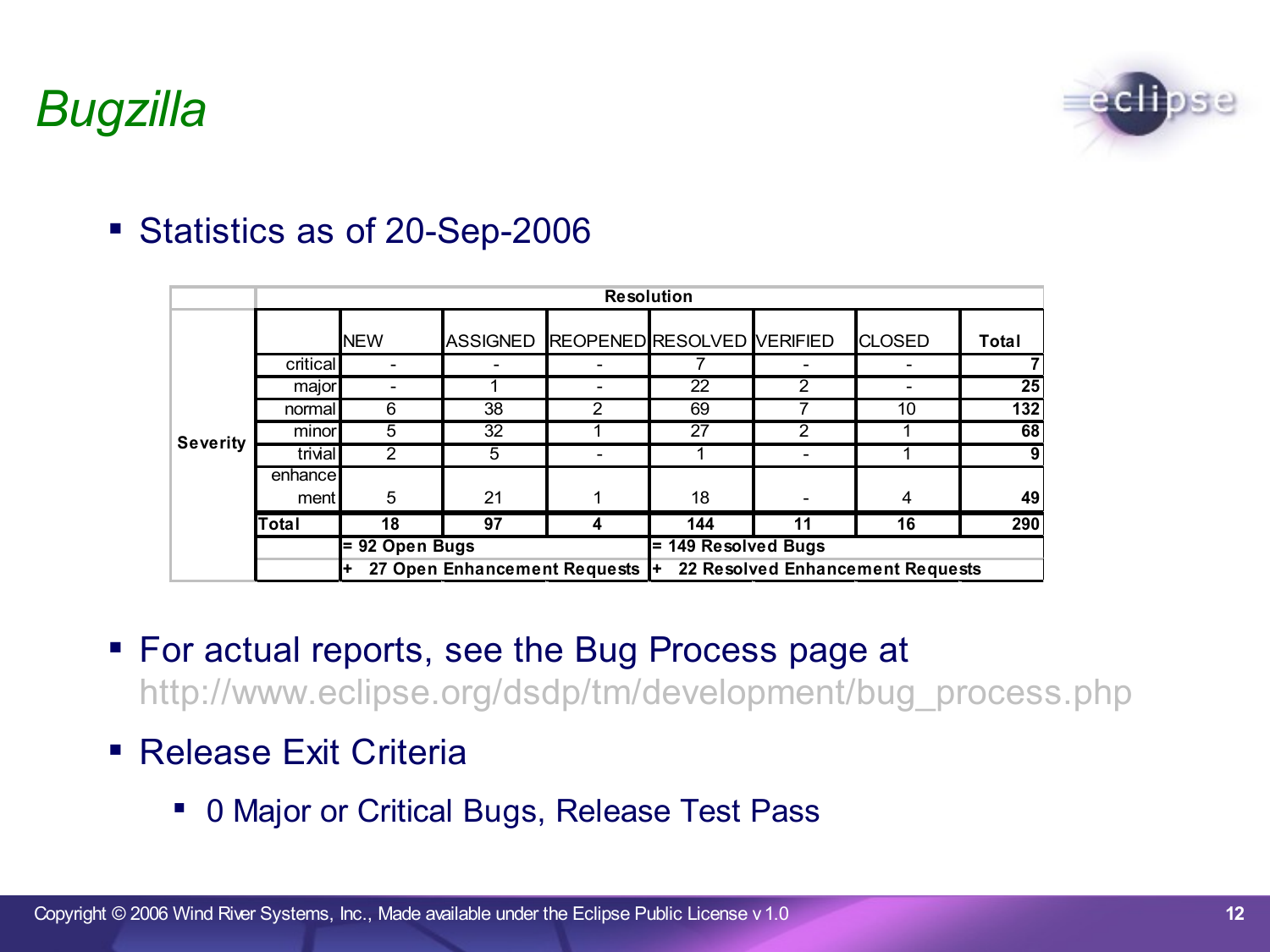### *Standards*



- **RFC 959 FTP** 
	- Also supports RFC 1579 firewall-friendly FTP
	- **Supported through Jakarta Commons/Net**
	- **For details, see http://jakarta.apache.org/commons/net/**
- $RFC 4251$  ssh2
	- Also supports RFC 4252, 4253, 4254, 4256 (KI-authentication)
	- draft-ietf-secsh-filexfer-13 for sftp
	- **Supported through com.jcraft.jsch**
	- **For details, see http://www.jcraft.com/jsch/**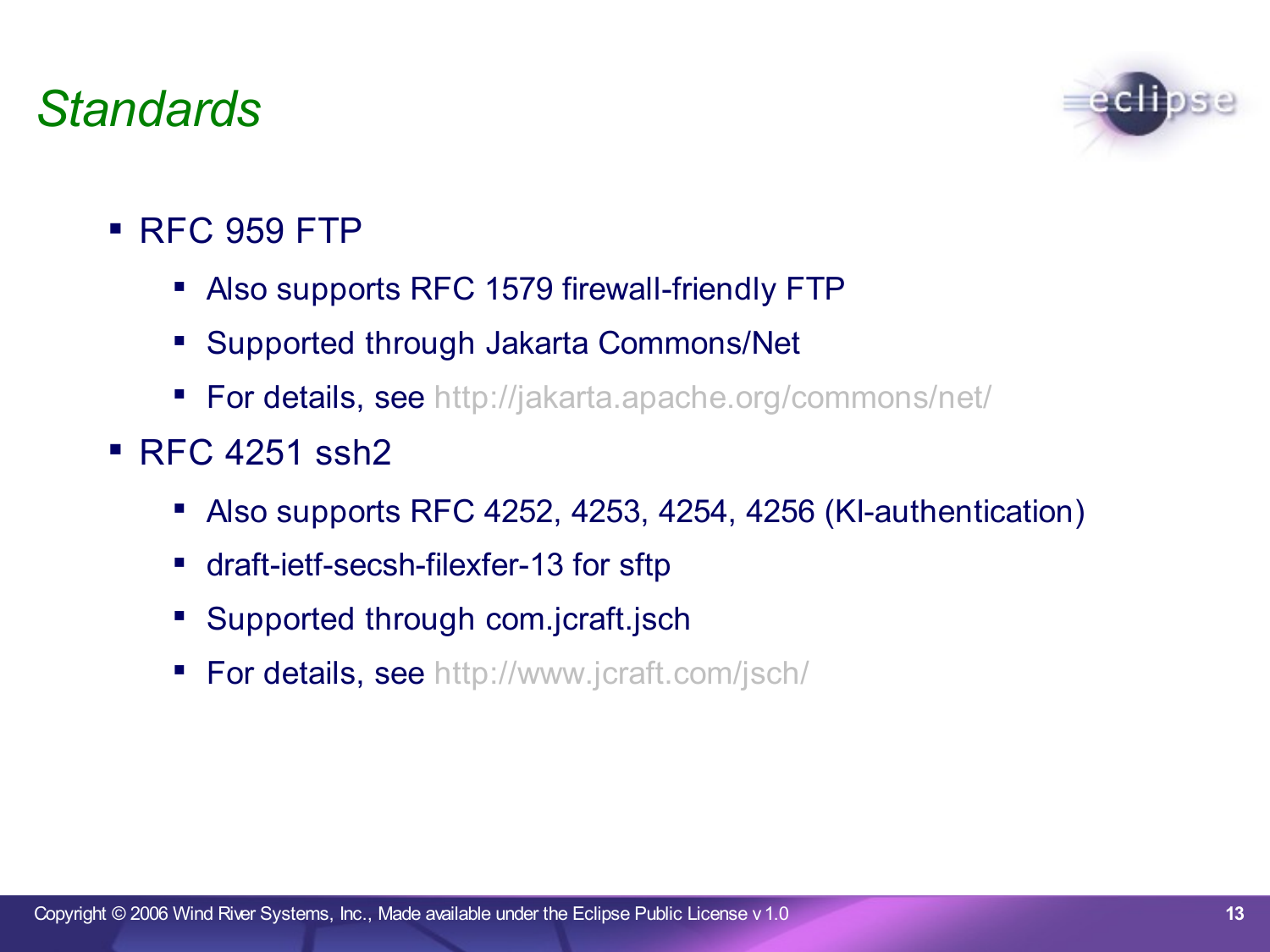# *UI Usability*



- Externalization and Accessibility guidelines followed
	- Keyboard accessibility of all items verified
	- **Menu items for special keys**
	- Messages marked up properly for screen readers
- **All UI-visible Strings are externalized**
- Externalization partially through Eclipse NLS mechanism, partially through systemMessages.xml
- Localization will be done by IBM (for WebSphere) and contributed back to Eclipse by RSE 2.0 (Europa train, June 2007)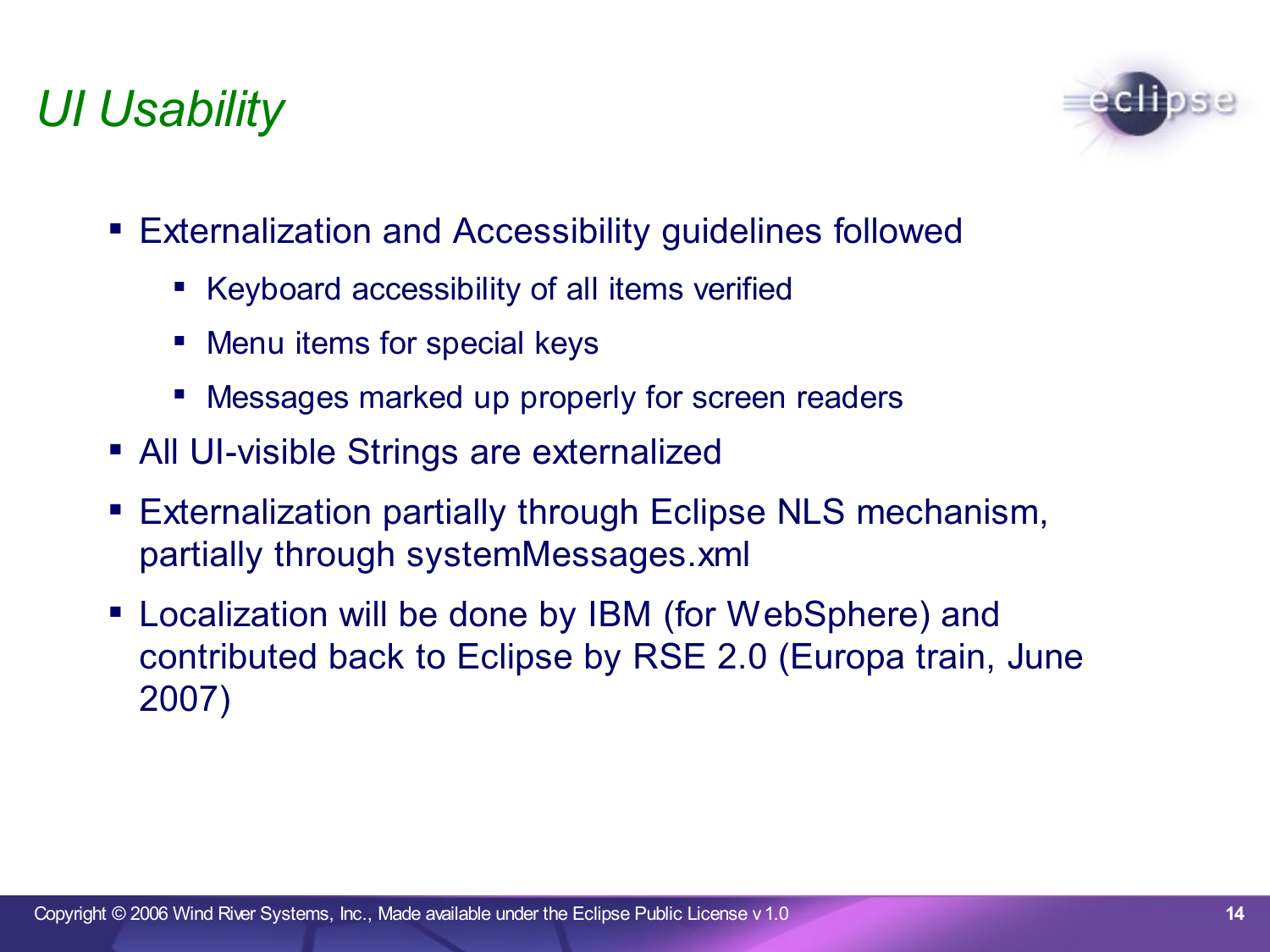### *Schedule*



- Original project plan posted 2-Feb-2006
- Revised 28-Feb-2006, 19-May-2006, 5-Jul-2006
	- All plan revisions made well in advance, and with community feedback
- Some items were moved by 1 milestone, few were deferred from 1.0 in the 5-Jul-2006 revision (user actions, import/export facility)

|                    | <b>Planned</b> | <b>Actual</b> | Comment            |
|--------------------|----------------|---------------|--------------------|
| 1.0 M1             | 21-Apr-2006    | 27-Apr-2006   |                    |
| 1.0 M <sub>2</sub> | 19-May-2006    | 19-May-2006   |                    |
| 1.0 M <sub>3</sub> | 30-Jun-2006    | 30-Jun-2006   |                    |
| 1.0 M4             | 11-Aug-2006    | 18-Aug-2006   |                    |
| 1.0                | 22-Sep-2006    | TBD 20-Oct    | Added M5 on 19-May |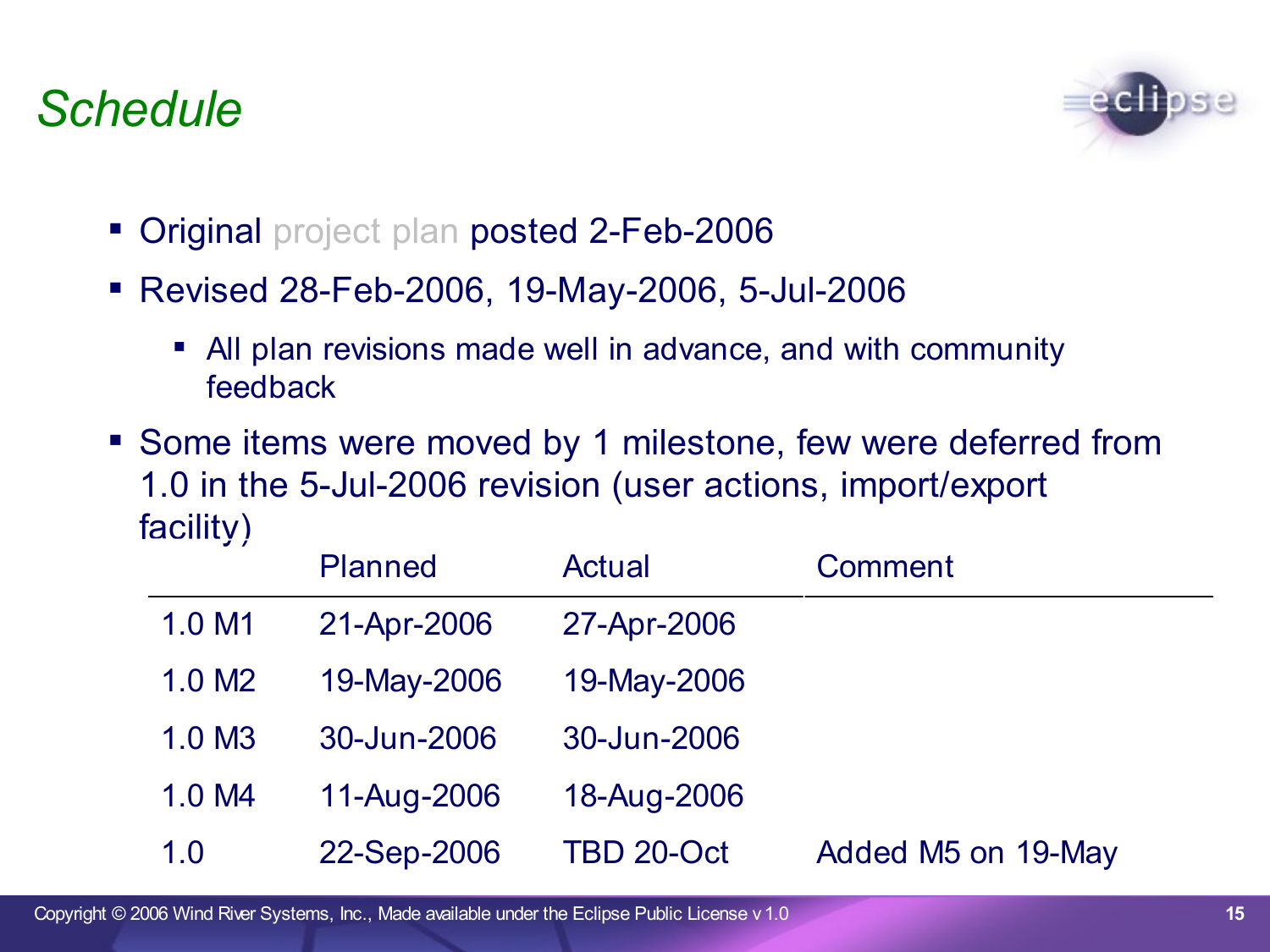### *Process*



- Open, Transparent Planning and Execution:
	- Collected Use Cases available from the Web
	- Features and Technical Working Groups maintained on Bugzilla, with "Overview" index entries on the Wiki
	- Made all communications public on the Mailing List, Regular phone conferences open to the public
	- Picked up suggestions (MacOS support, more tutorials, CDT Launch)
- Committers: set up and documented guidelines for bug handling, due diligence, compiler warnings and code ownership
	- All linked from the Committer HOWTO on http://www.eclipse.org/dsdp/tm/development/
- **Infrastructure: Automated nightly builds, CVS Changelog, Automated** nightly infocenter update
- Planned and coordinated testing involving the greater community
	- See http://wiki.eclipse.org/index.php/RSE\_1.0\_Testing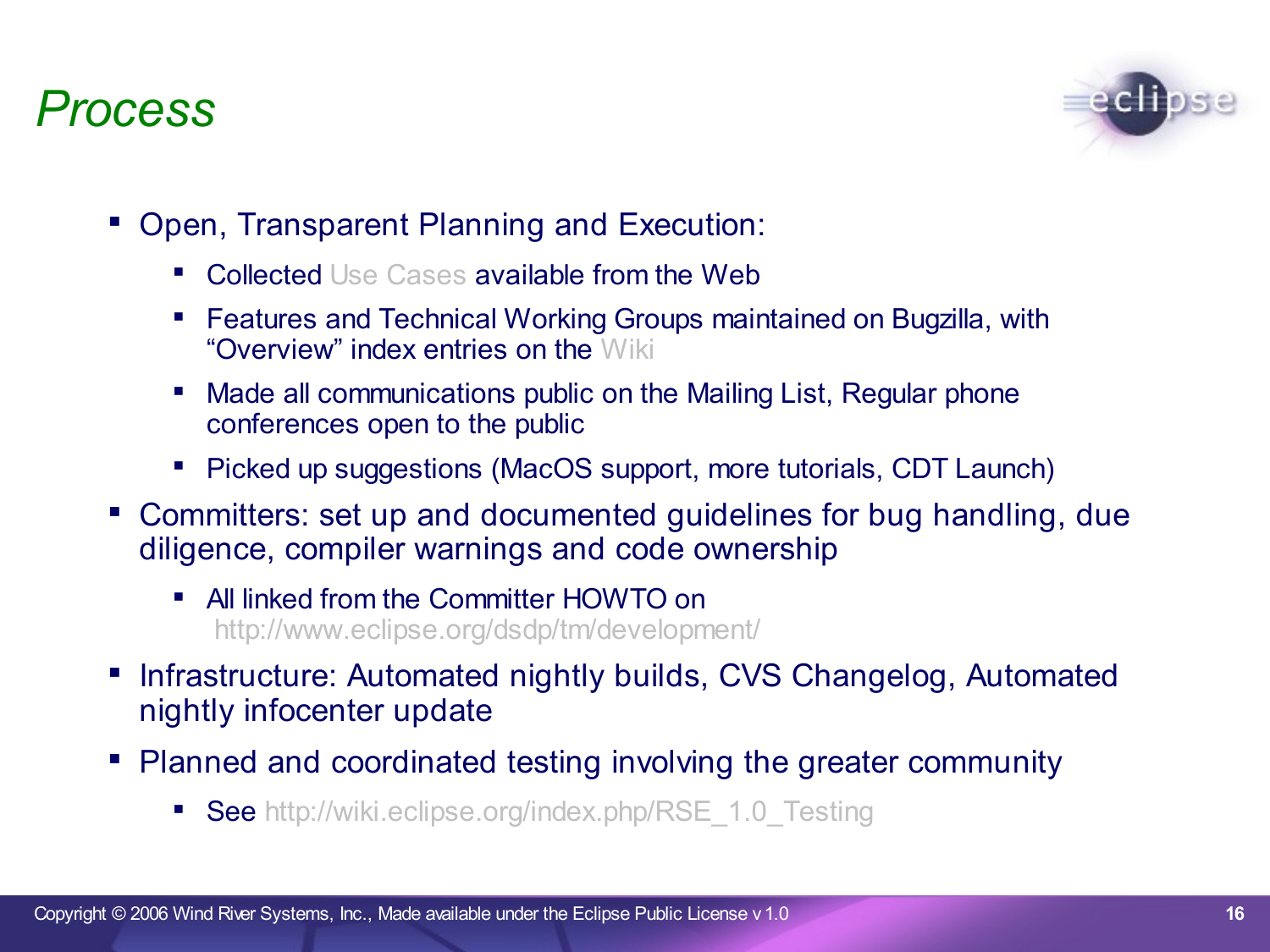### *Committers and Contributors*



- 8 committers from 3 organizations (WindRiver, IBM, Symbian)
- Direct contributions from 1 other organization (PalmSource)
- Active participation (tests) from MontaVista, Siemens, LANL, HP
- Mailing list participation from Accelerated Technology, ARM, Cabot, Cisco, Ericsson, Intel, Freescale, QNX, TI
- **Emphasis on growing the project**
- Monthly development calls, Weekly committer calls
	- Opportunity to review status
	- Developer/design discussions: committers work closely together
- Face-to-face meetings held in Chicago and Toronto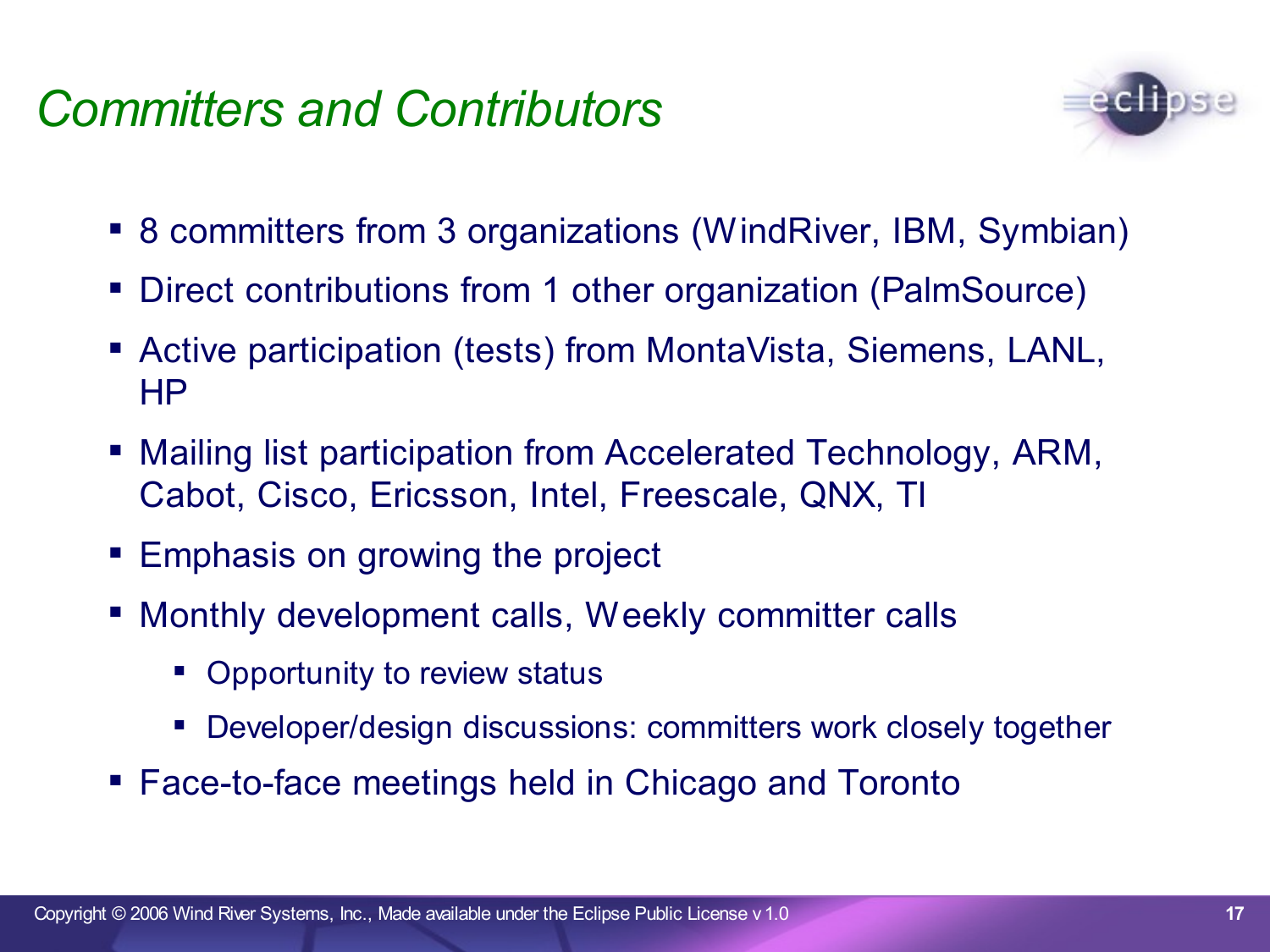# *Community*



- RSE "out of the box" is a useful tool for lots of people
	- Ssh, sftp, ftp file transfer; remote and local shell access
	- More and more development happens in "connected" environments
- Embedded is rapidly adopting Eclipse
	- Every embedded IDE needs some form of Target Management
	- Expect proprietary extensions of the framework, which is possible thanks to good ISV documentation, tutorials and examples
- Download Activity
	- 200 downloads of RSE 1.0 M4 between 18-Aug and 8-Sep (3 wks)
- Release Test Participation
	- See http://wiki.eclipse.org/index.php/RSE\_1.0\_Testing
- Talks at EclipseCon, ESC West, EclipseSummit Europe 2006
- Press activity as part of DSDP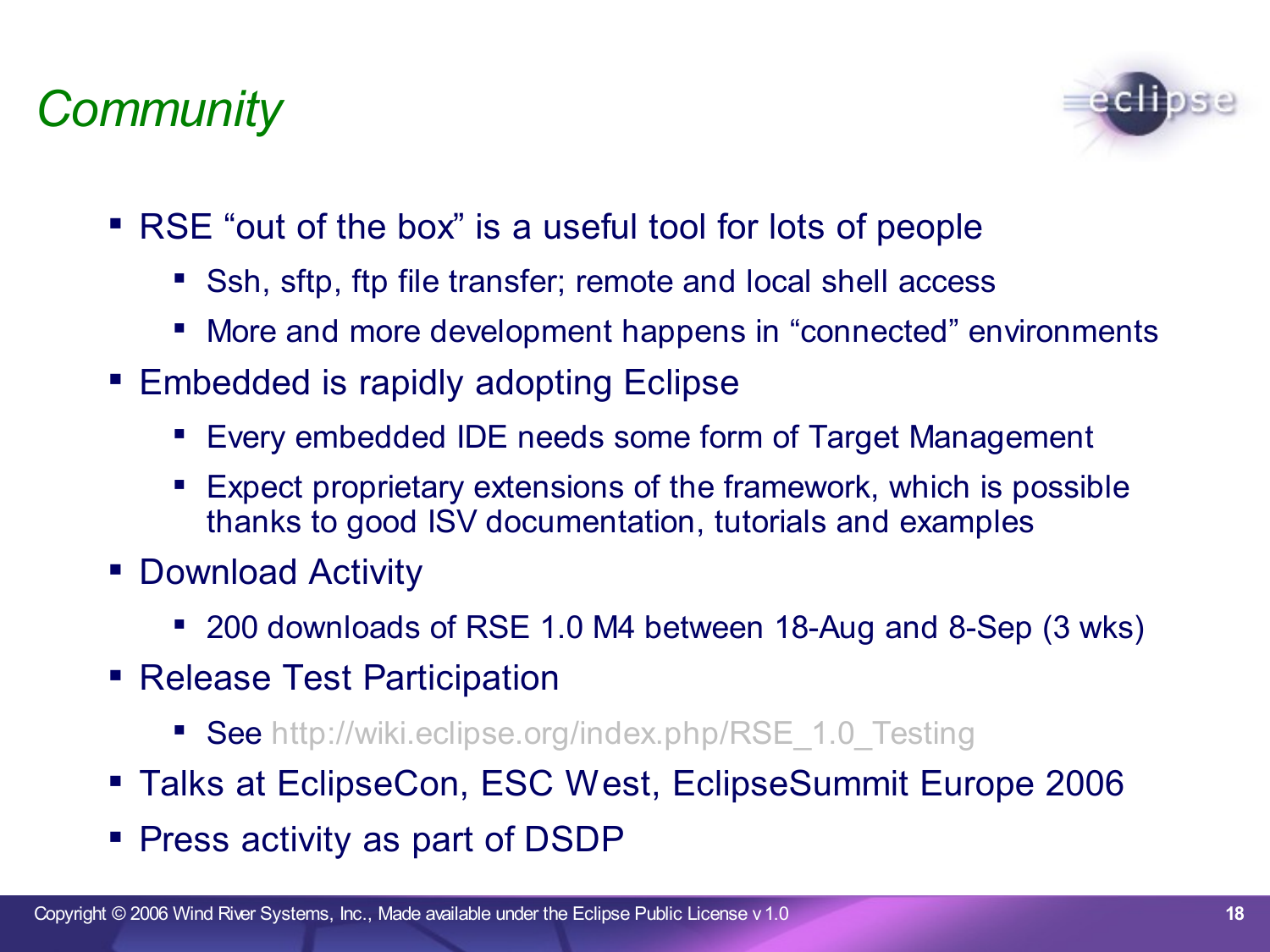### *Publications and Conference Talks*



- Publications and Conference Talks
	- Einblick in die Device Software Development Platform, Eclipse Magazin 1/2006 (German)
	- DSDP: Target Management, Embedded.com 04/05/2006, http://www.embedded.com/showArticle.jhtml?articleID=184419797
	- Multi-Core Software Debugging Challenges, Intel Magazine, http://www.embeddedintel.com/sum\_38.html
	- Using and Extending the TM Framework, EclipseCON 2006, http://www.eclipsecon.org/2006/Sub.do?id=287
	- The Device Software Development Platform, ESC West 2006, https://www.cmpevents.com/ESCw06/a.asp?option=C&V=11&SessID=1262
	- The Remote Systems Explorer, Eclipse Summit Europe 2006, http://www.eclipsecon.org/summiteurope2006/index.php?page=detail/&id=26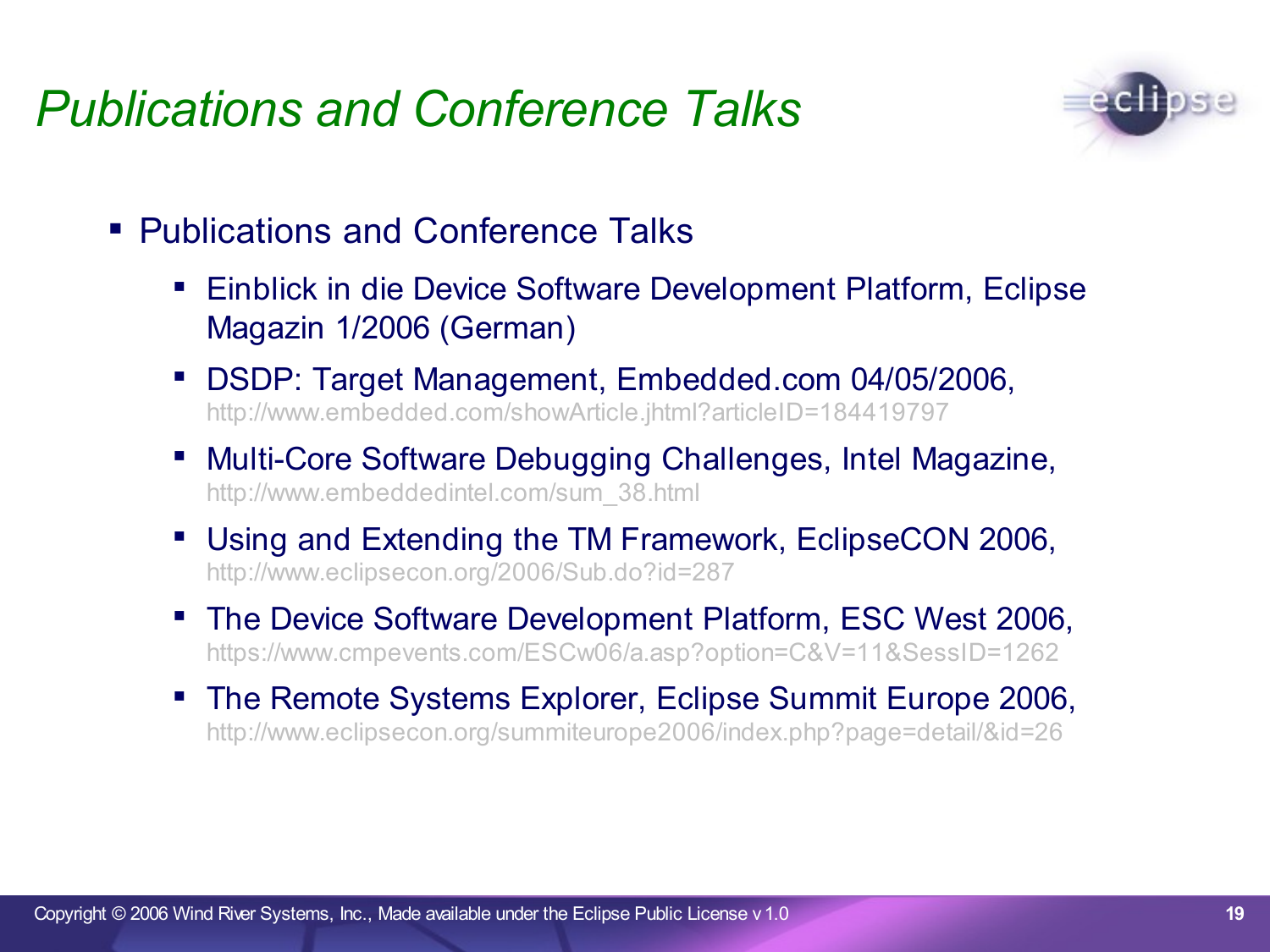### *IP Issues*



As per the Eclipse IP Policy, the project verifies that:

- **... the about files and use licenses are in place as per the Guidelines**
- ... all contributions (code, documentation, images, etc) have been committed by individuals who are Members of the Foundation and are abiding by the Eclipse IP Policy (training through Committer HOWTO)
- **...** all significant contributions have been reviewed by the Foundation's legal staff – even if written by committers prior to joining Eclipse
- ... third-party libraries, have been documented in the release and reviewed by the Foundation's legal staff
- **...** all contribution questionnaires have been completed
- ... the "provider" field of each plug-in is set to "Eclipse.org"
- ... the "copyright" field of each plug-in is set to the copyright owner
- See the IP Log at http://www.eclipse.org/dsdp/tm/development/tm-log.csv http://www.eclipse.org/projects/slides/tm\_release\_review\_1.0\_log.csv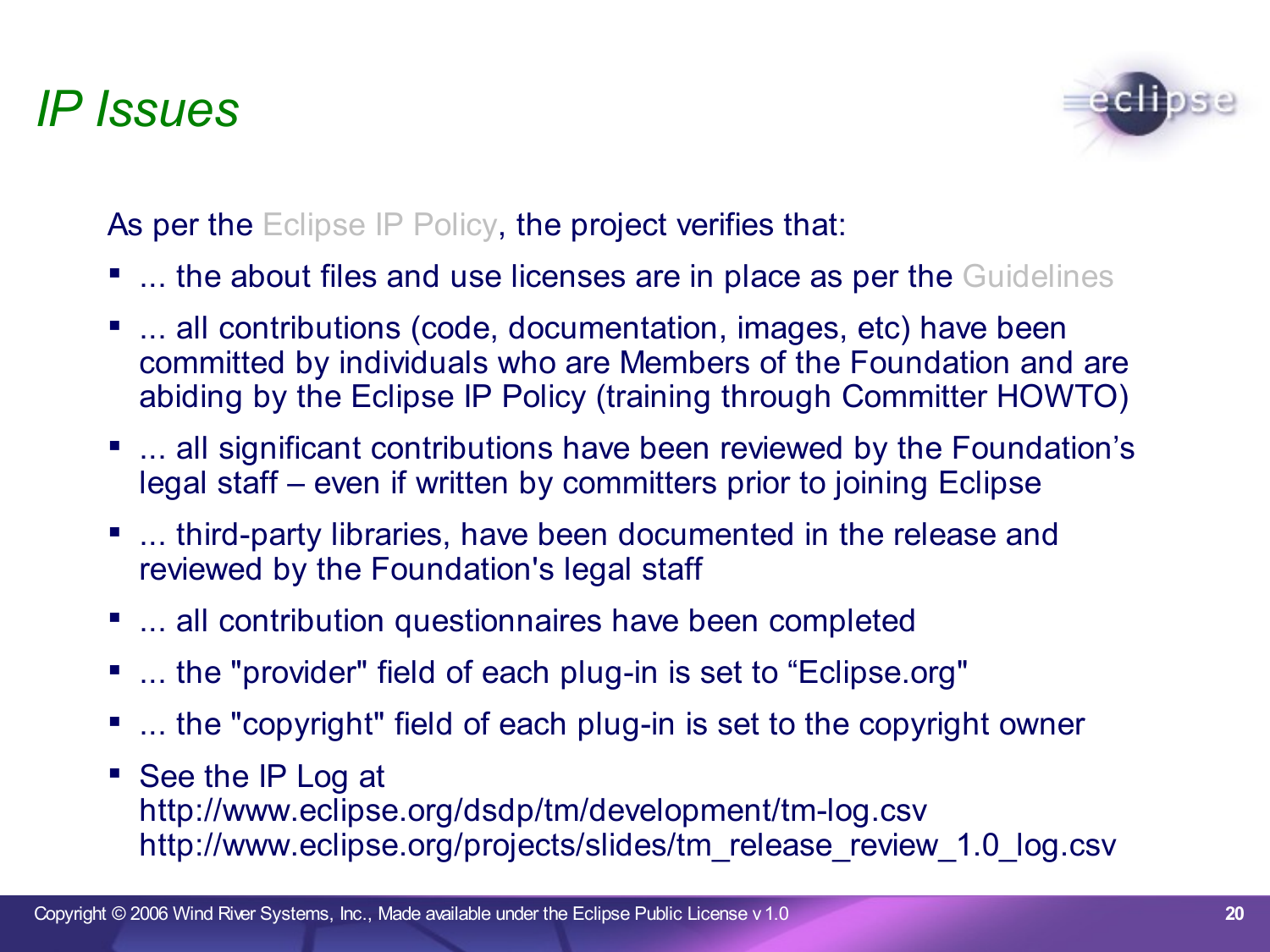### *Future Plans*



- Going to join the Europa release train
	- RSE 2.0 release in June 07 will contain some API changes
- Plan items are currently in "Proposal" phase
	- See http://wiki.eclipse.org/index.php/RSE\_2.0\_Planning
	- A full project plan with timeline will be finished by Oct. 20
	- Will most likely do a Service Release in December
- Most likely items right now
	- Symbian: Add Autodetect / Discovery through Zeroconf
	- Wind River: Add a Terminal View with full Terminal Emulation
	- **IFM: Add User-defined actions and External Tools integration**
	- **If Improve Platform integration**
	- **Multicore / Connection Groups**
	- Component-Based Launching